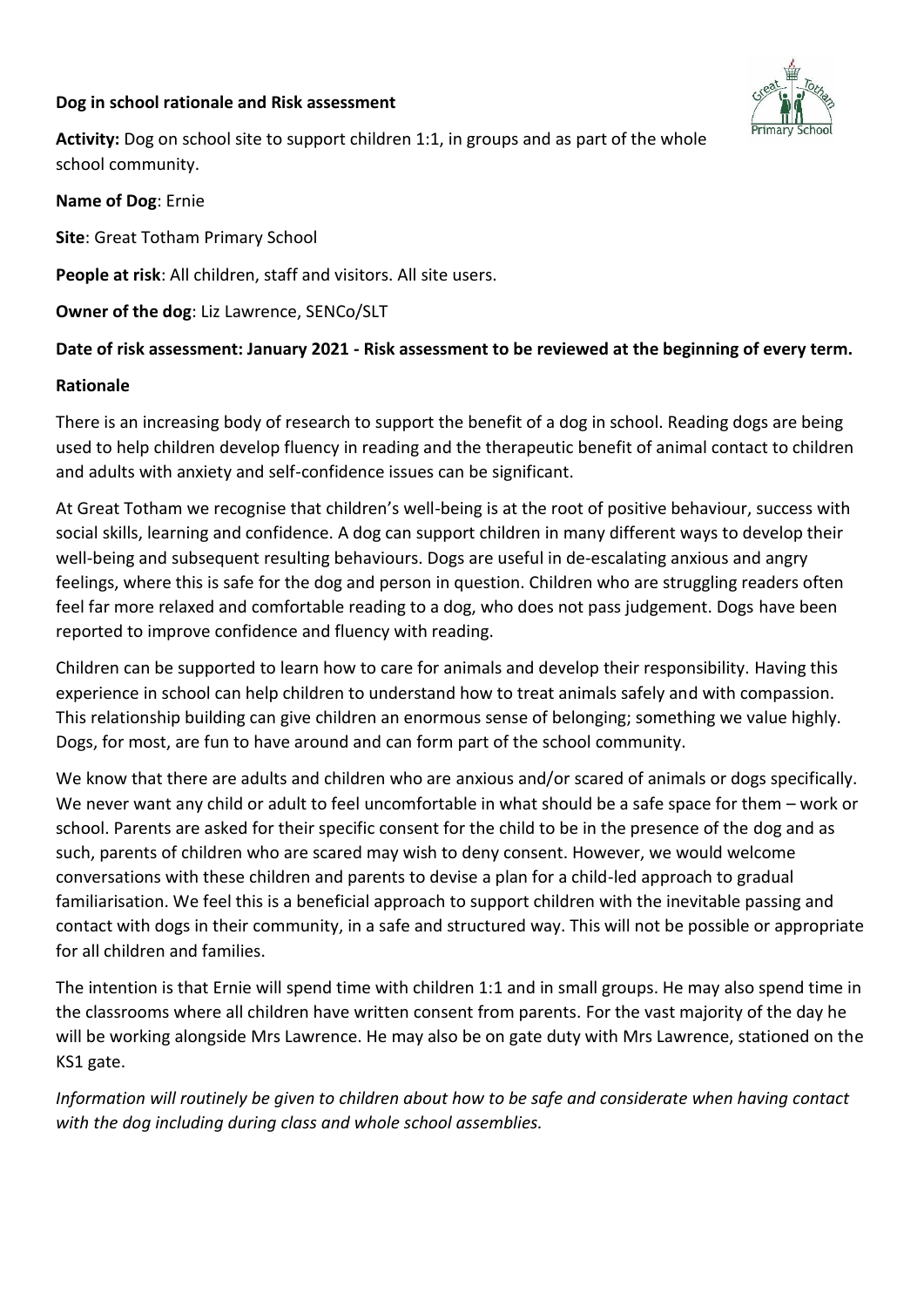### **Risk assessment**

| Hazard/Risk                                                           | <b>Control measures</b>                                                                                                                                                                                                                                                                                                                                                                                                                                                                                                                                                                                                                                                                                                                                                                       | <b>Additional Action</b>                                                                                                                      |
|-----------------------------------------------------------------------|-----------------------------------------------------------------------------------------------------------------------------------------------------------------------------------------------------------------------------------------------------------------------------------------------------------------------------------------------------------------------------------------------------------------------------------------------------------------------------------------------------------------------------------------------------------------------------------------------------------------------------------------------------------------------------------------------------------------------------------------------------------------------------------------------|-----------------------------------------------------------------------------------------------------------------------------------------------|
|                                                                       |                                                                                                                                                                                                                                                                                                                                                                                                                                                                                                                                                                                                                                                                                                                                                                                               | required                                                                                                                                      |
| Dog scratching or<br>biting site user                                 | Reminding all site users, particularly children - in an age<br>appropriate manner, of appropriate handling strategies.<br>Adult always present (most usually the owner, Liz<br>Lawrence). Adults always vigilant when dog in vicinity.                                                                                                                                                                                                                                                                                                                                                                                                                                                                                                                                                        | Creation of a 'My<br>Plan' for Ernie<br>Sharing My Plan with<br>children, including<br>the rules of conduct<br>to keep them and<br>Ernie safe |
| Dog toileting inside<br>the building                                  | Good toileting habits already established within the dog's<br>home environment. Designated area for toileting assigned<br>and fenced off. Dog trained to toilet in this area using<br>appropriate strategies.<br>Owner, or adult designated with responsibility, remains<br>vigilant for toileting and pre-cursor behaviours.<br>Children made aware that they should seek immediate<br>adult attention/support should the dog be noted to toilet<br>inside.<br>Cleaning procedure engaged if dog does toilet inside<br>(including thorough use of child and pet friendly<br>disinfectants).                                                                                                                                                                                                  | Appropriate clean up<br>materials on hand to<br>deal with incidents.<br>All cloths disposed of<br>after dealing with a<br>clean-up.           |
| Dog defecating<br>outside the<br>building, not in<br>designated area. | Owner to establish good toileting habits - praise for using<br>designated area will encourage dog to use this area.<br>Owner to carry materials at all times to deal with a clean-<br>up (nappy/poo bags).                                                                                                                                                                                                                                                                                                                                                                                                                                                                                                                                                                                    | Nappy/poo bags<br>available at all times.                                                                                                     |
| Reduced<br>cleanliness/hygiene                                        | All children to be advised to wash their hands after<br>touching the dog.<br>Adults are assumed to handle their own hygiene needs.<br>Surfaces to be cleaned if food is to be eaten in the room<br>following a visit from the dog.<br>Dog not to enter the main school hall during lunch time or<br>when food is being served or prepared here.                                                                                                                                                                                                                                                                                                                                                                                                                                               | My Plan provides<br>rules for children<br>including hand<br>washing.                                                                          |
| Site users who are<br>anxious or scared<br>of dogs                    | Site users informed of Ernie's presence on site and parents<br>invited to send details of their child's concerns about<br>animals/dogs. Staff make owner aware of any of their own<br>concerns/feelings.<br>Informal plans created for these identified children - this<br>may involve a complete avoidance of contact or a carefully<br>devised plan which is led by the child, the have gradual<br>contact on their terms.<br>Parents can withdraw consent at any time.<br>When moving around the site between spaces, the dog is<br>to be kept on a lead. This will mean that no child is<br>unnecessarily 'spooked' by the presence of the dog. *NB<br>the dog will at times be off lead while children are on site,<br>for example when engaging in fetch games with<br>children/adults. | Consent form for all<br>children, including as<br>part of induction<br>procedure for all new<br>children.                                     |